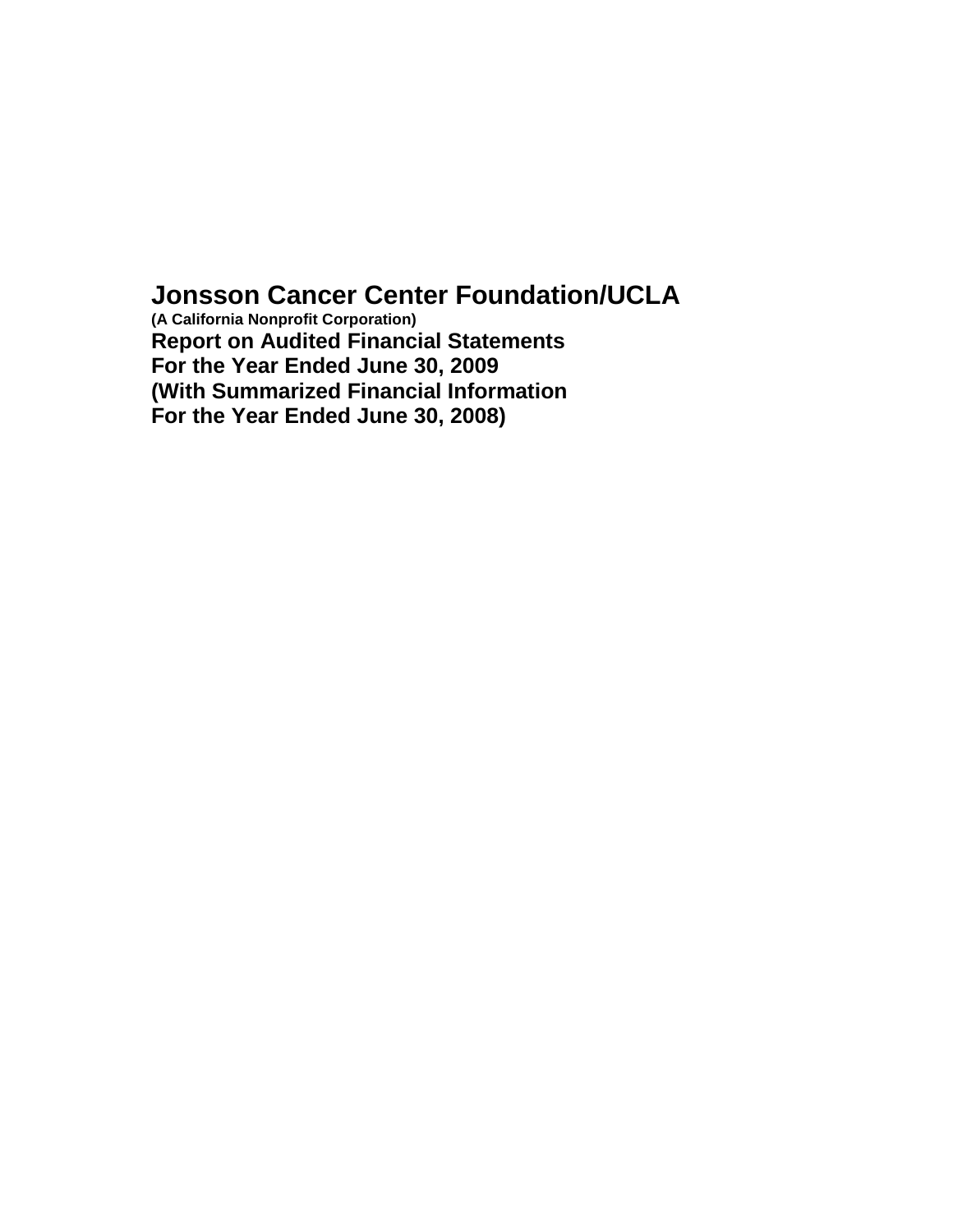|                                                                    | Page |
|--------------------------------------------------------------------|------|
|                                                                    |      |
| <b>Financial Statements</b>                                        |      |
| <b>Statement of Financial Position</b><br>June 30, 2009            |      |
| <b>Statement of Activities</b><br>For the Year Ended June 30, 2009 |      |
| <b>Statement of Cash Flows</b><br>For the Year Ended June 30, 2009 |      |
| Notes to Financial Statements                                      |      |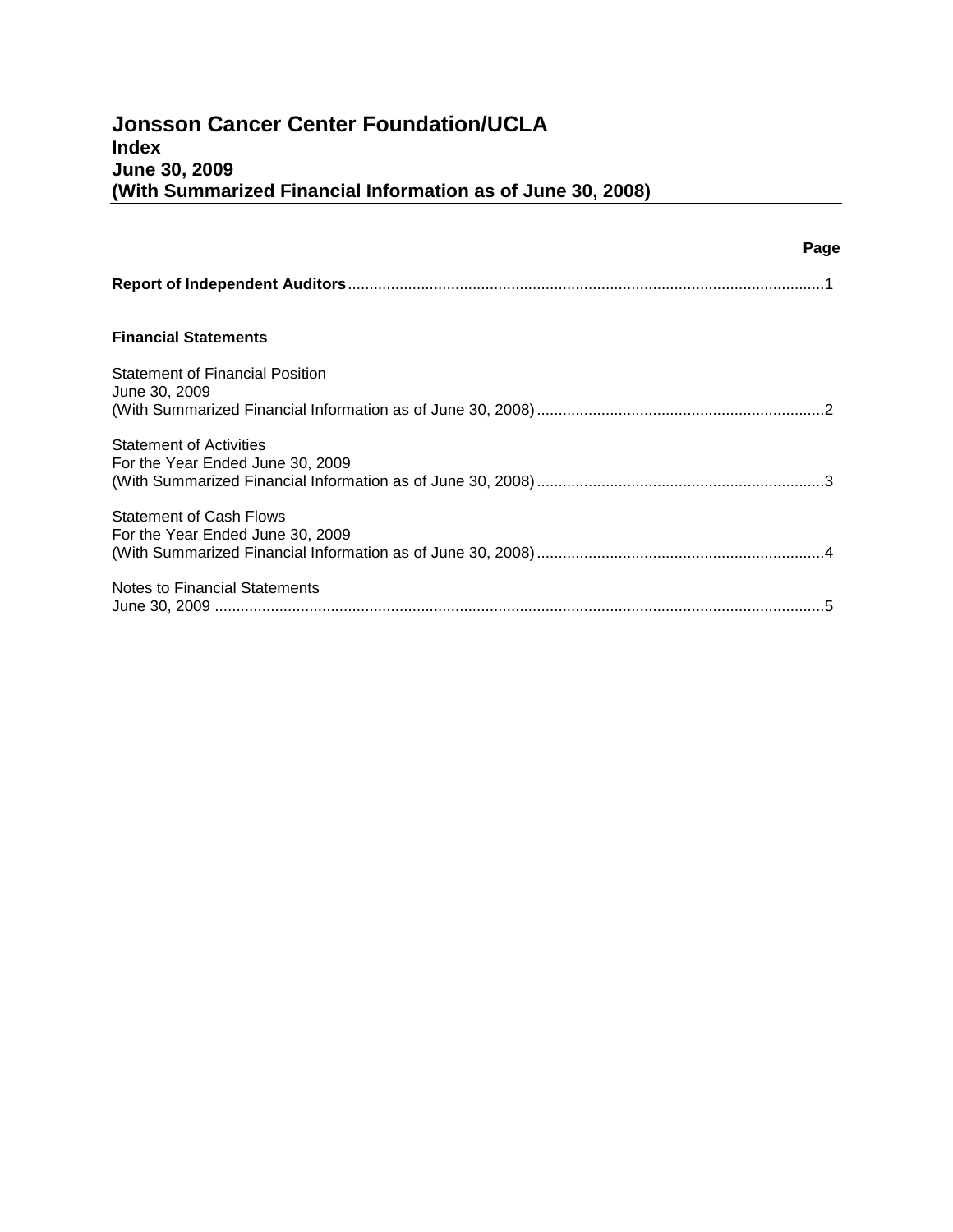

**PricewaterhouseCoopers LLP**

350 South Grand Avenue Los Angeles CA 90071 Telephone (213) 356 6000 Facsimile (813) 637 4444

# **Report of Independent Auditors**

The Board of Directors of Jonsson Cancer Center Foundation/UCLA

In our opinion, the accompanying statement of financial position and the related statements of activities and changes in net assets and cash flows present fairly, in all material respects, the financial position of the Jonsson Cancer Center Foundation/UCLA (the "Foundation") at June 30, 2009, and the changes in its net assets and its cash flows for the year then ended in conformity with accounting principles generally accepted in the United States of America. These financial statements are the responsibility of the Jonsson Cancer Center Foundation/UCLA's management. Our responsibility is to express an opinion on these financial statements based on our audit. The prior year summarized comparative information has been derived from Jonsson Cancer Center Foundation/UCLA's 2008 financial statements, and in our report dated October 23, 2008, we expressed an unqualified opinion on those financial statements. We conducted our audit of these statements in accordance with auditing standards generally accepted in the United States of America. Those standards require that we plan and perform the audit to obtain reasonable assurance about whether the financial statements are free of material misstatement. An audit includes examining, on a test basis, evidence supporting the amounts and disclosures in the financial statements, assessing the accounting principles used and significant estimates made by management, and evaluating the overall financial statement presentation. We believe that our audit provides a reasonable basis for our opinion.

October 20, 2009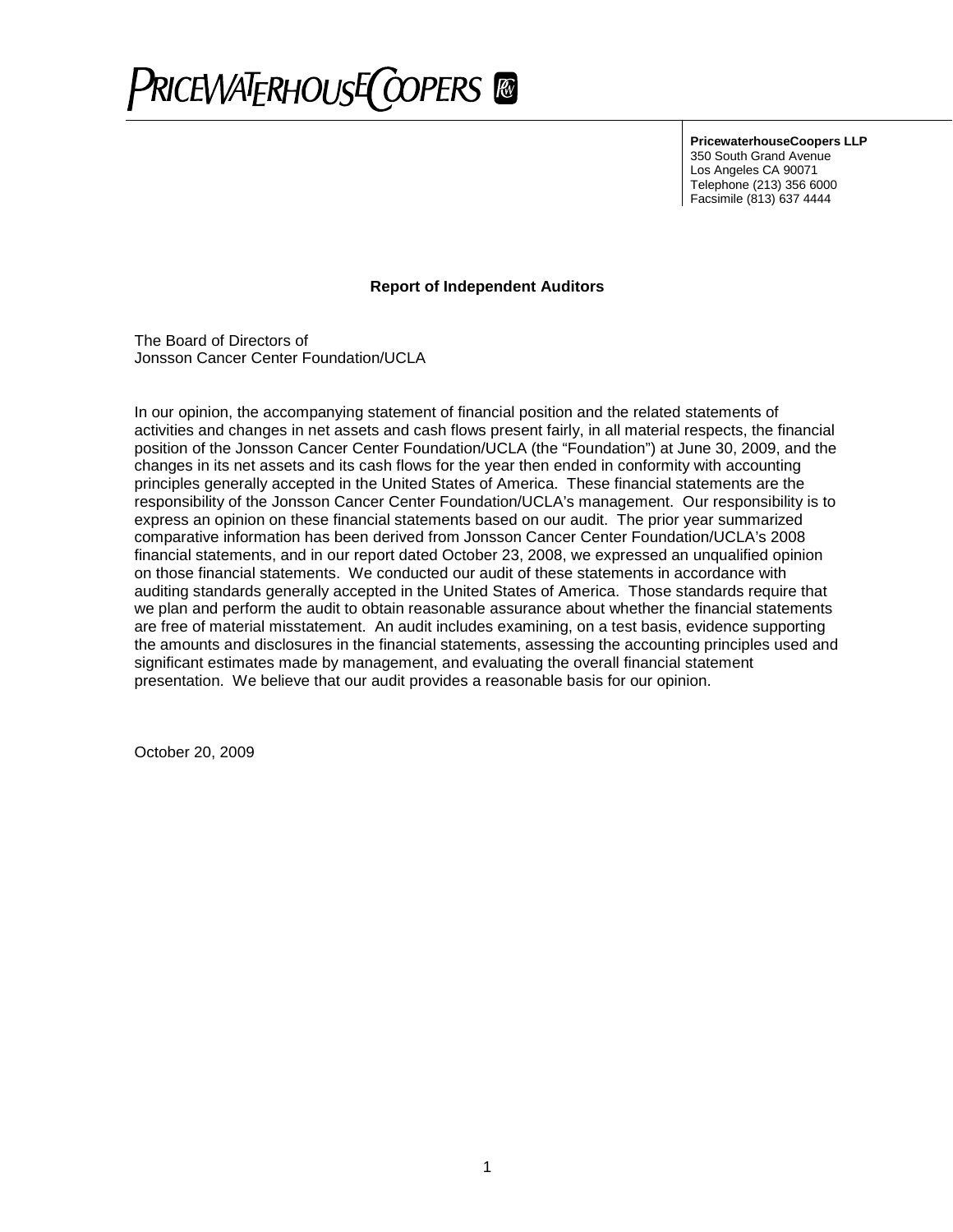# **Jonsson Cancer Center Foundation/UCLA Statement of Financial Position June 30, 2009 (With Summarized Financial Information as of June 30, 2008)**

|                                                         | 2009             | 2008          |
|---------------------------------------------------------|------------------|---------------|
| <b>Assets</b>                                           |                  |               |
| Cash and investments                                    |                  |               |
| Cash and cash equivalents                               | \$<br>109,032    | \$<br>76,684  |
| The UCLA Foundation unendowed short-term investment     |                  |               |
| pool                                                    | 4,989,114        | 3,815,492     |
| University of California, endowed investment pool       | 3,355,718        | 4,323,029     |
| The UCLA Foundation long-term investment pool           | 1,890,249        | 2,547,066     |
| Total cash and investments                              | 10,344,113       | 10,762,271    |
| Accrued investment income                               | 179,164          | 177,115       |
| Accounts receivable and other assets                    | 110,521          | 446,778       |
| Contributions receivable, net                           | 951,875          | 1,484,000     |
| Contributions receivable from split-interest agreements | 254,846          | 262,473       |
| <b>Total assets</b>                                     | 11,840,519<br>S  | \$13,132,637  |
| <b>Liabilities and Net Assets</b><br>Liabilities        |                  |               |
| Grants payable and accrued expenses                     | 1,011,302<br>\$  | 180,947<br>\$ |
| <b>Total liabilities</b>                                | 1,011,302        | 180,947       |
| Net assets                                              |                  |               |
| Unrestricted                                            | 6,565,332        | 7,097,597     |
| Temporarily restricted                                  | 908,167          | 1,531,064     |
| Permanently restricted                                  | 3,355,718        | 4,323,029     |
| Total net assets                                        | 10,829,217       | 12,951,690    |
| Total liabilities and net assets                        | 11,840,519<br>\$ | \$13,132,637  |

The accompanying notes are an integral part of these financial statements.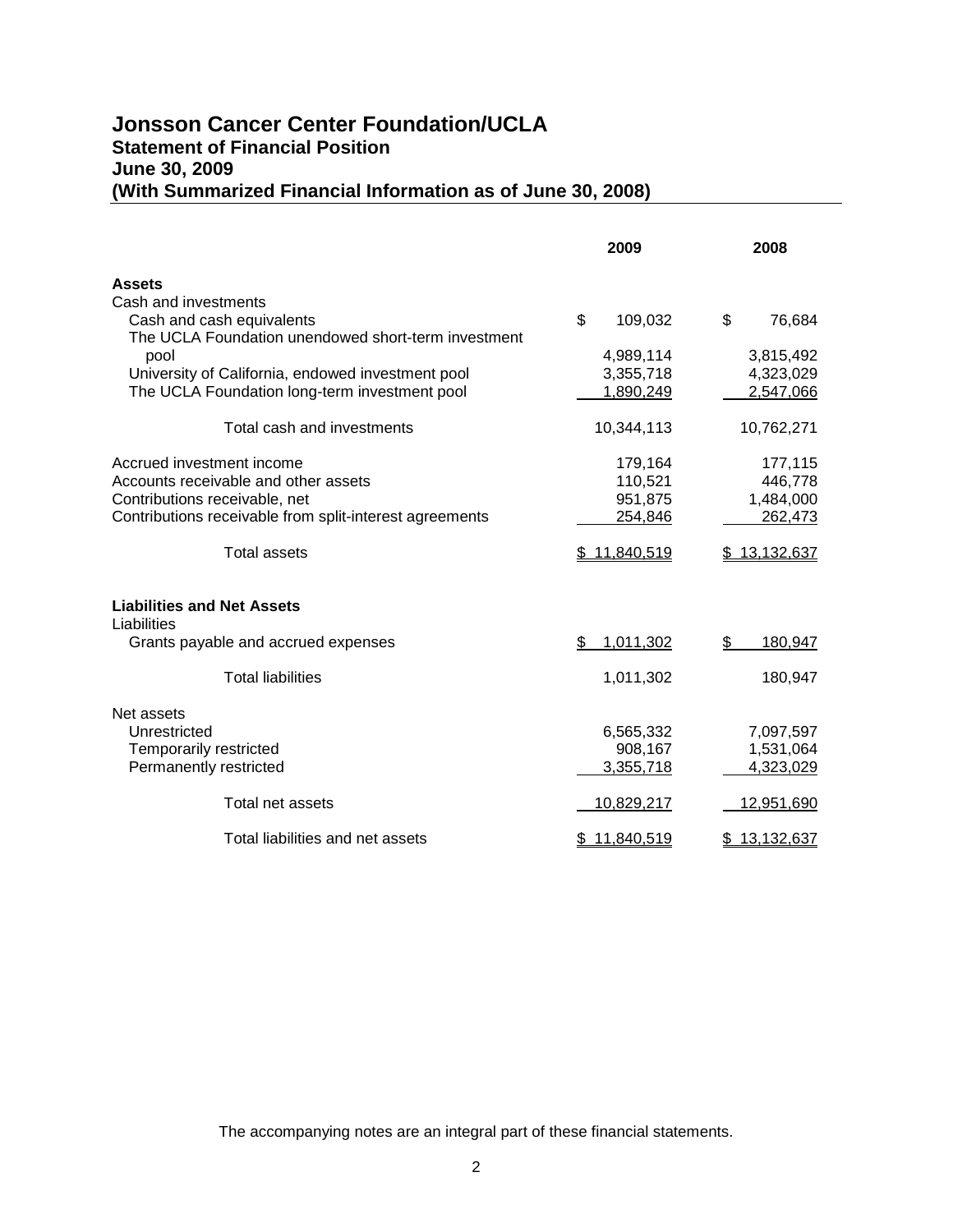# **Jonsson Cancer Center Foundation/UCLA Statement of Activities For the Year Ended June 30, 2009 (With Summarized Financial Information as of June 30, 2008)**

|                                           | <b>Unrestricted</b> | Temporarily<br><b>Restricted</b> | Permanently<br><b>Restricted</b> | 2009<br><b>Total</b> | 2008<br><b>Total</b> |
|-------------------------------------------|---------------------|----------------------------------|----------------------------------|----------------------|----------------------|
| Revenues, gains, and                      |                     |                                  |                                  |                      |                      |
| other support                             |                     |                                  |                                  |                      |                      |
| Contributions                             | \$<br>1,577,004     | \$10,709,963                     | \$                               | \$12,286,967         | \$11,813,193         |
| Benefits-Institute chapters               | 73.550              |                                  |                                  | 73.550               | 98,432               |
| Investment income                         | 262,495             | 96,565                           |                                  | 359,060              | 470,672              |
| Net unrealized and realized               |                     |                                  |                                  |                      |                      |
| (losses) / gains                          | (656, 817)          | 71,928                           | (967, 311)                       | (1,552,200)          | (260, 808)           |
| Change in value of split-interest         |                     |                                  |                                  |                      |                      |
| agreements<br>Contributions released from | 19,058              | (26, 684)                        |                                  | (7,626)              | (24, 971)            |
| restrictions                              | 11,474,669          | (11, 474, 669)                   |                                  |                      |                      |
|                                           |                     |                                  |                                  |                      |                      |
| Total revenue, gains                      |                     |                                  |                                  |                      |                      |
| / (losses), and other                     |                     |                                  |                                  |                      |                      |
| support                                   | 12,749,959          | (622, 897)                       | (967, 311)                       | 11,159,751           | 12,096,518           |
|                                           |                     |                                  |                                  |                      |                      |
| <b>Expenses</b>                           |                     |                                  |                                  |                      |                      |
| Program services                          |                     |                                  |                                  |                      |                      |
| Seed grants                               | 424,536             |                                  |                                  | 424,536              | 528,412              |
| Other grants                              | 11,800,133          |                                  |                                  | 11,800,133           | 10,891,330           |
|                                           |                     |                                  |                                  |                      |                      |
| Total program services                    | 12,224,669          |                                  |                                  | 12,224,669           | 11,419,742           |
|                                           |                     |                                  |                                  |                      |                      |
| Fundraising                               | 448.792             |                                  |                                  | 448.792              | 555,394              |
| Management and general                    | 608,763             |                                  |                                  | 608,763              | 644,506              |
| Total expenses                            | 13,282,224          |                                  |                                  | 13,282,224           | 12,619,642           |
|                                           |                     |                                  |                                  |                      |                      |
| Change in net assets                      | (532, 265)          | (622, 897)                       | (967, 311)                       | (2, 122, 473)        | (523, 124)           |
|                                           |                     |                                  |                                  |                      |                      |
| Net assets at beginning of year           | 7,097,597           | 1,531,064                        | 4,323,029                        | 12,951,690           | 13,474,814           |
|                                           |                     |                                  |                                  |                      |                      |
| Net assets at end of year                 | \$6,565,332         | 908.167<br>S                     | \$3,355,718                      | \$10,829,217         | \$12,951,690         |

The accompanying notes are an integral part of these financial statements.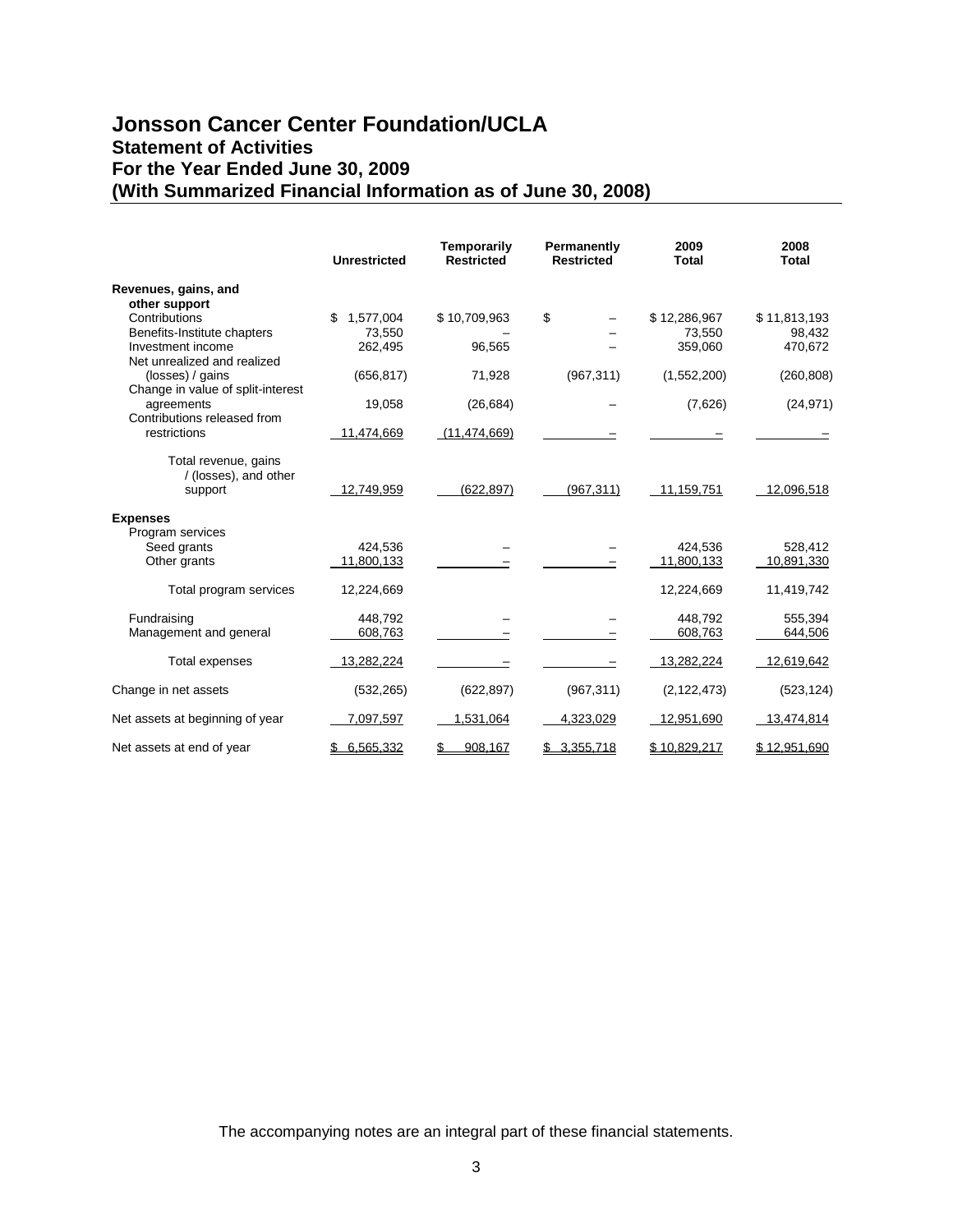# **Jonsson Cancer Center Foundation/UCLA Statement of Cash Flows For the Year Ended June 30, 2009 (With Summarized Financial Information as of June 30, 2008)**

|                                                                                               | 2009           | 2008             |
|-----------------------------------------------------------------------------------------------|----------------|------------------|
| Cash flows from operating activities                                                          |                |                  |
| Change in net assets                                                                          | \$ (2,122,473) | \$<br>(523, 124) |
| Adjustments to reconcile change in net assets to<br>net cash provided by operating activities |                |                  |
| Realized and unrealized losses on investments<br>Changes in assets and liabilities            | 1,552,200      | 260,808          |
| Accrued investment income                                                                     | (2,049)        | (55, 987)        |
| Accounts receivable and other assets                                                          | 336,257        | (266, 470)       |
| Contributions receivable, net                                                                 | 532,125        | 540,727          |
| Contributions receivable from split-interest agreements                                       | 7,627          | 24,971           |
| Grants payable and accrued expenses                                                           | 830,355        | 178,394          |
|                                                                                               |                |                  |
| Net cash provided by operating activities                                                     | 1,134,042      | 159,319          |
| Cash flows from investing activities                                                          |                |                  |
| Proceeds from sales of investments                                                            | 11,186,085     | 7,312,242        |
| Purchase of investments                                                                       | (12, 287, 779) | (7,958,382)      |
|                                                                                               |                |                  |
| Net cash used in investing activities                                                         | (1, 101, 694)  | (646, 140)       |
| Cash flows from financing activities                                                          |                |                  |
| Cash received for long-term contribution                                                      | 1,005,450      | 3,512,613        |
| Cash transferred to UCLA Foundation                                                           | (1,005,450)    | (3,512,613)      |
|                                                                                               |                |                  |
| Net cash used in financing activities                                                         |                |                  |
| Net increase / (decrease) in cash and cash equivalents                                        | 32,348         | (486, 821)       |
| Cash and cash equivalents, beginning of year                                                  | 76,684         | 563,505          |
| Cash and cash equivalents, end of year                                                        | \$<br>109,032  | \$<br>76,684     |

The accompanying notes are an integral part of these financial statements.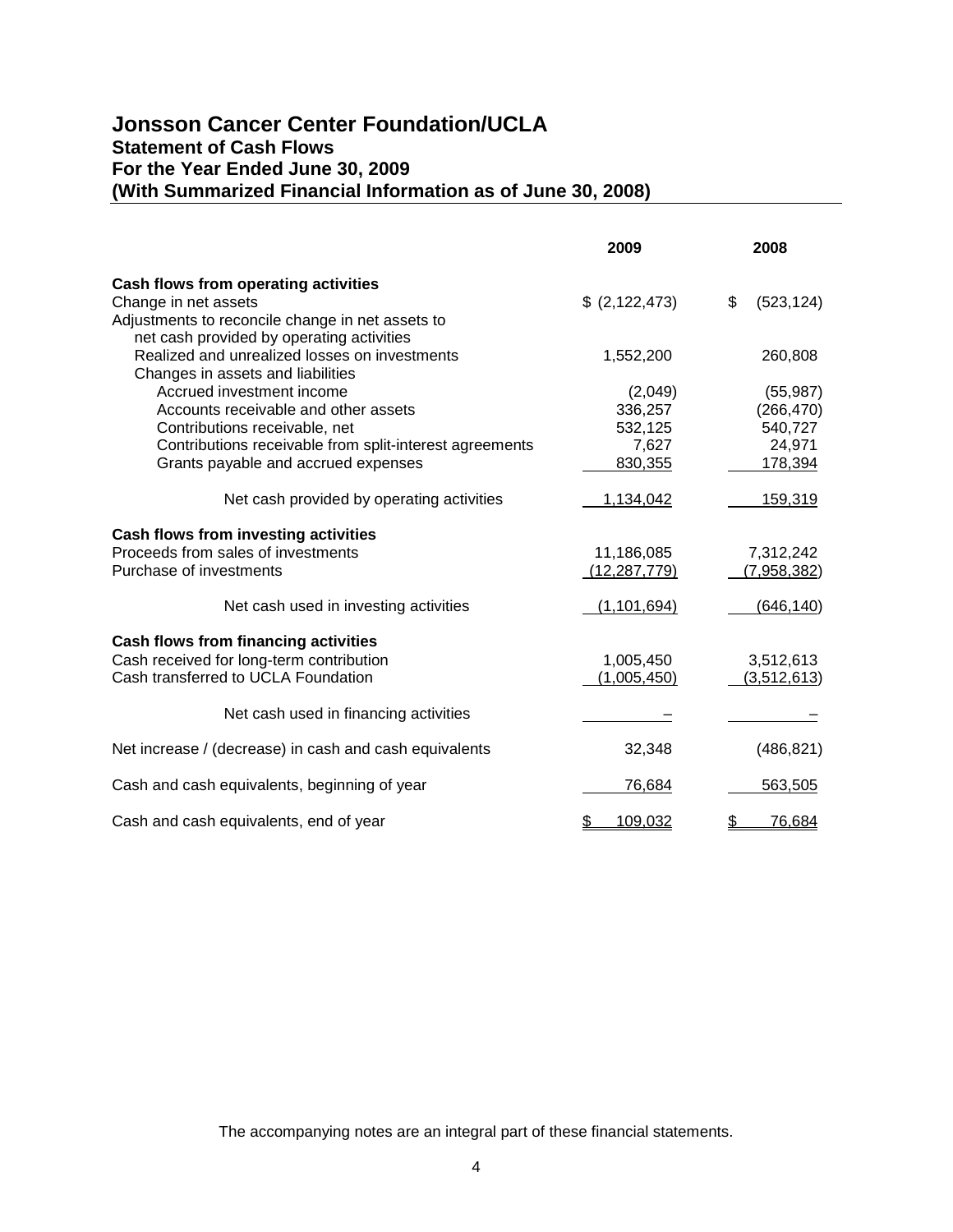# **1. Organization**

The Jonsson Cancer Center Foundation/UCLA (the "Foundation") is a nonprofit corporation whose primary purpose is to raise and distribute funds for cancer research at UCLA. The University provides the facilities and the staff for the operation and administration of the Foundation's activities. The Foundation has two independently operated chapters located throughout the greater Los Angeles area that assist in the fund raising effort.

#### **2. Summary of Significant Accounting Policies**

#### **Basis of Presentation**

The financial statements are prepared on the accrual basis of accounting in accordance with the AICPA Audit and Accounting Guide "Not-for-Profit Organizations".

#### **Recently Adopted New Accounting Pronouncements**

The Foundation adopted Financial Accounting Standards Board ("FASB") Statement No. 157 ("SFAS 157"), *"Fair Value Measurements"* effective July 1, 2008. SFAS 157 applies to all assets and liabilities that are recognized or disclosed at fair value on a recurring basis. SFAS 157 defines fair value as the price that would be received upon sale of an asset or paid upon transfer of a liability in an orderly transaction between market participants at the measurement date, in the principal or most advantageous market for that asset or liability.

In addition, SFAS 157 expands the disclosure requirements around fair value and establishes a fair value hierarchy for valuation inputs. The statement requires that assets and liabilities carried at fair value will be classified and disclosed in one of the following three categories:

- Level 1 Quoted market prices in active markets for identical assets or liabilities.
- Level 2 Observable market based inputs or unobservable inputs that are corroborated by market data.
- Level 3 Pricing inputs are unobservable for the investment.

In August 2008, the FASB issued FASB Staff Position (FSP FAS 117-1), *"Endowments of Not-for Profit Organizations: Net Asset Classification of Funds Subject to an Enacted Version of the Uniform Prudent Management of Institutional Funds Act, and Enhanced Disclosures for all Endowment Funds."* FSP FAS 117-1 provides guidance on the net asset classification of donorrestricted endowment funds for a not-for-profit organization that is subject to an enacted version of the Uniform Prudent Management of Institutional Funds Act of 2006 ("UPMIFA). California adopted UPMIFA in September 2008, with an effective date of January 1, 2009. The adoption of FSP FAS 117-1 did not have a material impact on The Foundation's financial statements.

#### **Summarized Comparative Information**

The financial statements include certain prior-year summarized comparative information in total but not by net asset class. Such information does not include sufficient detail to constitute a presentation in conformity with generally accepted accounting principles. Accordingly, such information should be read in conjunction with the organization's financial statements for the year ended June 30, 2008, from which the summarized information was derived.

# **Use of Estimates**

The preparation of financial statements in conformity with generally accepted accounting principles requires management to make estimates and assumptions that affect the reported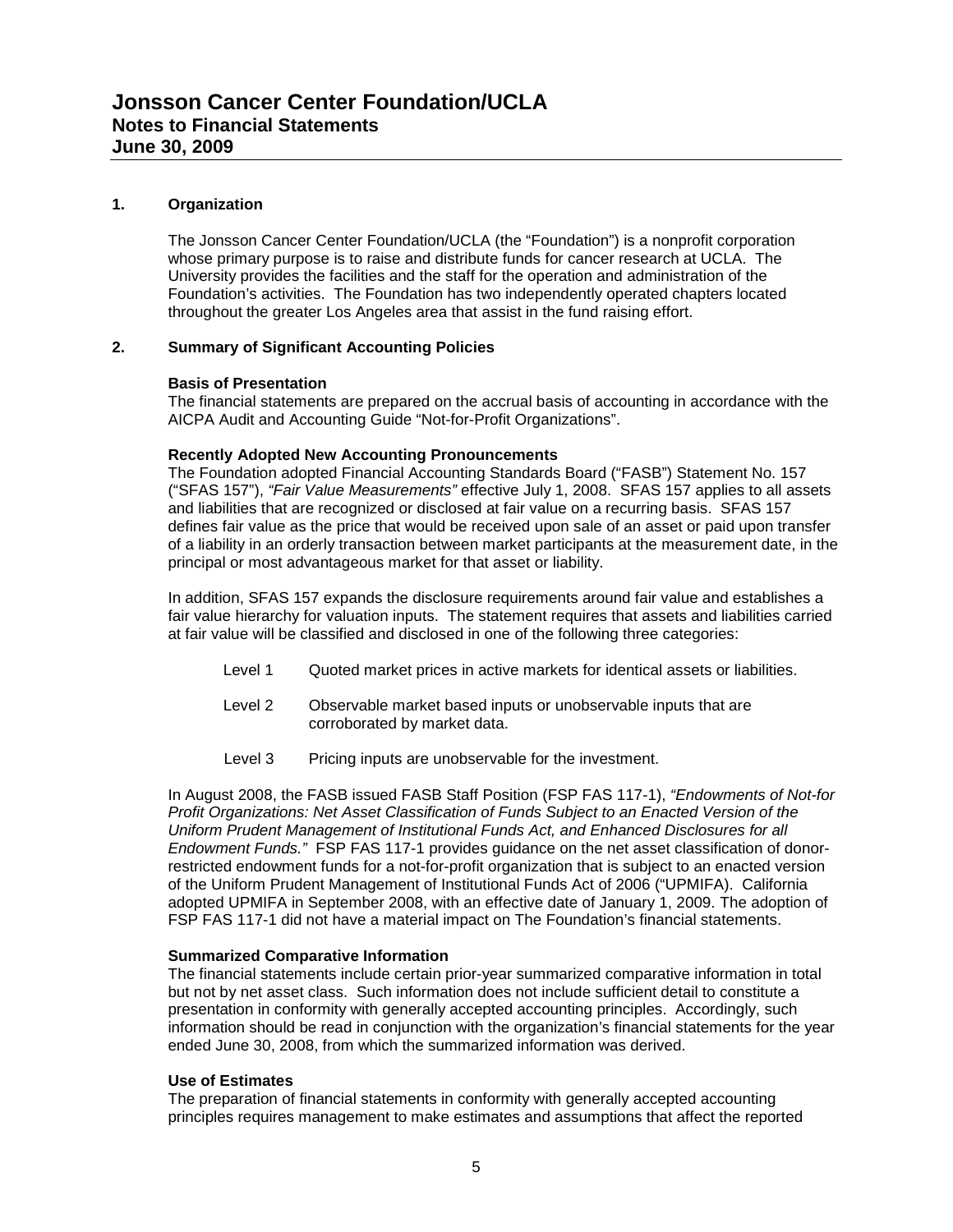# **2. Summary of Significant Accounting Policies (continued)**

# **Use of Estimates (continued)**

amounts of assets and liabilities and disclosure of contingent assets and liabilities at the date of the financial statements and the reported amounts of revenues and expenses during the reporting period. Actual results could differ from those estimates.

# **Cash Equivalents**

The Foundation considers all highly liquid instruments purchased with a maturity of less than three months to be cash equivalents.

#### **Contributions Receivable**

Unconditional promises to give that are expected to be collected within one year are recorded at net value. Unconditional promises to give that are expected to be collected in future years are recorded at their estimated fair value. To determine fair value, an annual discount rate between 5 and 7 percent was applied to future payments. Amortization of these discounts is included in contribution revenue. Conditional promises to give are not included as revenue until the conditions are substantially met.

#### **Contributions Receivable from Split Interest Agreements**

Contributions receivable from split interest agreements are recorded at fair value when the Foundation is aware of an interest in an irrevocable split interest agreement.

#### **Net Assets**

The assets, liabilities, and net assets of the Foundation are reported within categories as follows:

#### *Permanently Restricted Net Assets*

The portion of net assets resulting (a) from contributions and other inflows of assets whose use by the Foundation is limited by donor-imposed stipulations that neither expire by passage of time nor can be fulfilled or otherwise removed by actions of the Foundation, and (b) from reclassification from (or to) other classes of net assets as a consequence of donor-imposed stipulations.

#### *Temporarily Restricted Net Assets*

The portion of net assets resulting (a) from contributions and other inflows of assets whose use by the Foundation is limited by donor-imposed stipulations that either expire by passage of time or can be fulfilled and removed by actions of the Foundation pursuant to those stipulations, and (b) from reclassification to (or from) other classes of net assets as a consequence of donor-imposed stipulations, their expiration by passage of time, or their fulfillment and removal by actions of the Foundation pursuant to those stipulations. Temporarily restricted net assets are to be used solely for cancer research.

#### *Unrestricted Net Assets*

The portion of net assets that is neither permanently restricted nor temporarily restricted by donor-imposed stipulations. The only limits on unrestricted net assets are broad limits resulting from the nature of the organization and the purposes specified in its articles of incorporation or bylaws and, perhaps, limits resulting from contractual agreements. Unrestricted net assets include Board designated funds.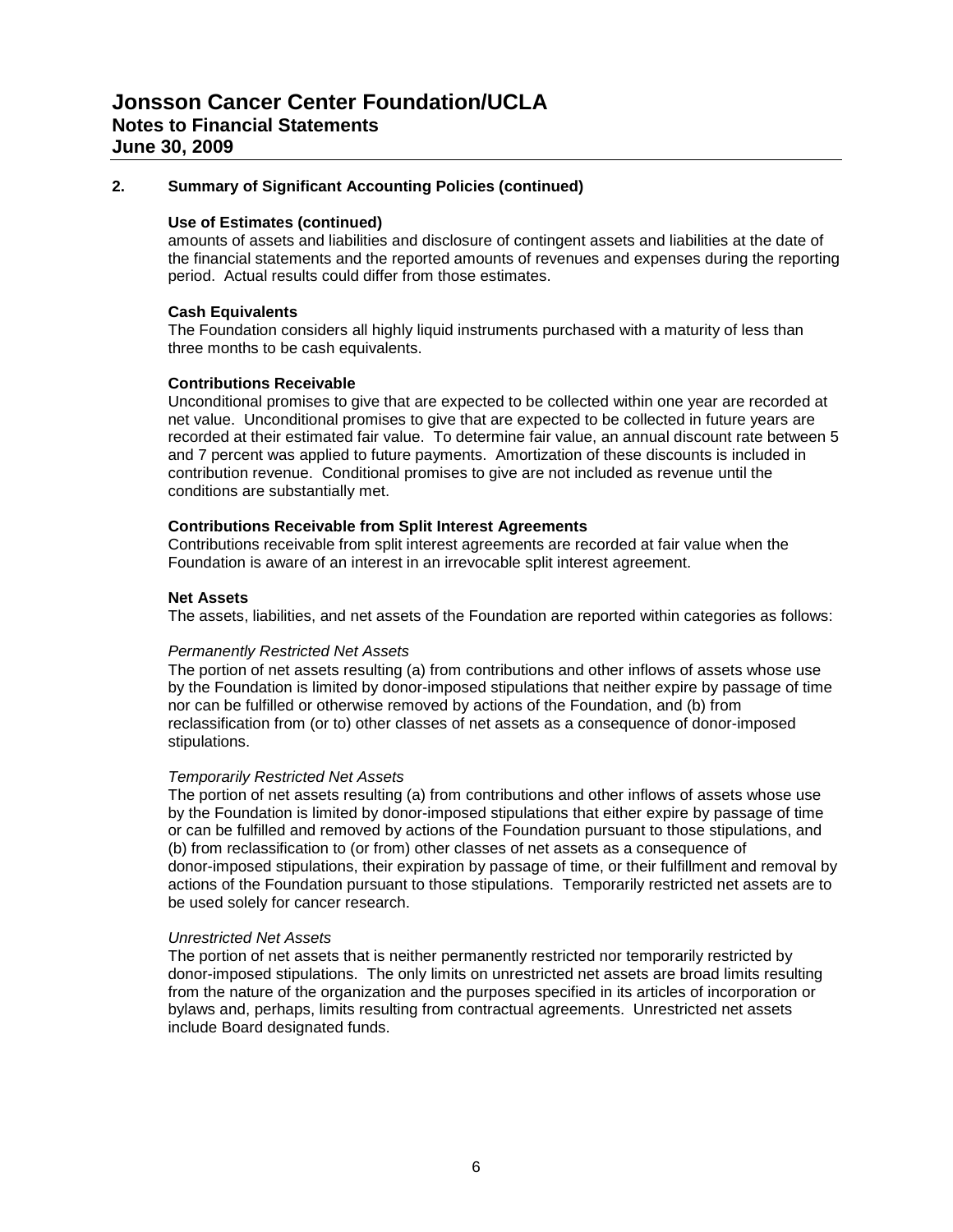# **2. Summary of Significant Accounting Policies (continued)**

### **Revenue Recognition**

Contributions, including the fair value of unconditional pledges, are recorded as revenues when received. Investment income and realized gains or losses are recognized as revenues when earned or realized, respectively. Unrealized investment gains or losses are recorded in the Statement of Activities as a result of changes in fair value.

#### **Income Taxes**

The Foundation is exempt from federal income and California franchise taxes under Section 501(c)(3) of the Internal Revenue Code. The Foundation is a public charity described in Section 501(a)(2) and corresponding California Revenue and Taxation Code sections.

#### **Subsequent Events**

Subsequent events have been evaluated through October 20, 2009, which is the date the financial statements were available to be issued.

#### **3. Investment Pools**

The Foundation invests its funds in the University of California Regents' ("UC Regents") General Endowment Pool ("GEP") as well as the UCLA Foundation's endowed and unendowed investment pools ("EIP" and "UIP", respectively) in order to maximize its investment returns.

Both the UC Regents' and the UCLA Foundation's endowed investment pools have a long-term investment horizon and hold investments in equity securities, alternative investments and fixed income instruments. Alternative investments include hedge funds, private equity, and venture capital.

The UCLA Foundation's EIP allocates investment income and gains and losses to the Foundation based on "market value unit method," per UCLA Foundation policy. The Foundation is assigned a number of units based on the relationship of the market value of its assets to that of all assets at the time of entry into the UCLA Foundation Pool.

The UCLA Foundation's UIP has a short-term investment horizon and consists principally of investments in the UC Regents' short-term investment pool ("STIP"). The UC Regents' STIP is invested in high quality money market and fixed income instruments with the objective to maximize returns consistent with safety of principal, liquidity, and cash flow requirements. The UCLA Foundation does not place any restrictions on amounts or frequency of trades for entities invested in its UIP. This pool is not unitized.

The Foundation is exposed to credit risk for the amount of the investments in the event of nonperformance by the other parties to the investment transactions. To minimize any potential risk, both the UC Regents and the UCLA Foundation maintain investment guidelines.

#### **4. Valuation of Investments**

The following is a description of the valuation methodologies used for investments measured at fair value:

| Short-term investment pool: | This is a highly liquid asset similar to a money market fund. It is<br>valued at its net asset value of \$1.                             |
|-----------------------------|------------------------------------------------------------------------------------------------------------------------------------------|
| Long-term investment pools: | Valued at net unit value as determined by the pool's manager<br>(The Regents of the University of California or The UCLA<br>Foundation). |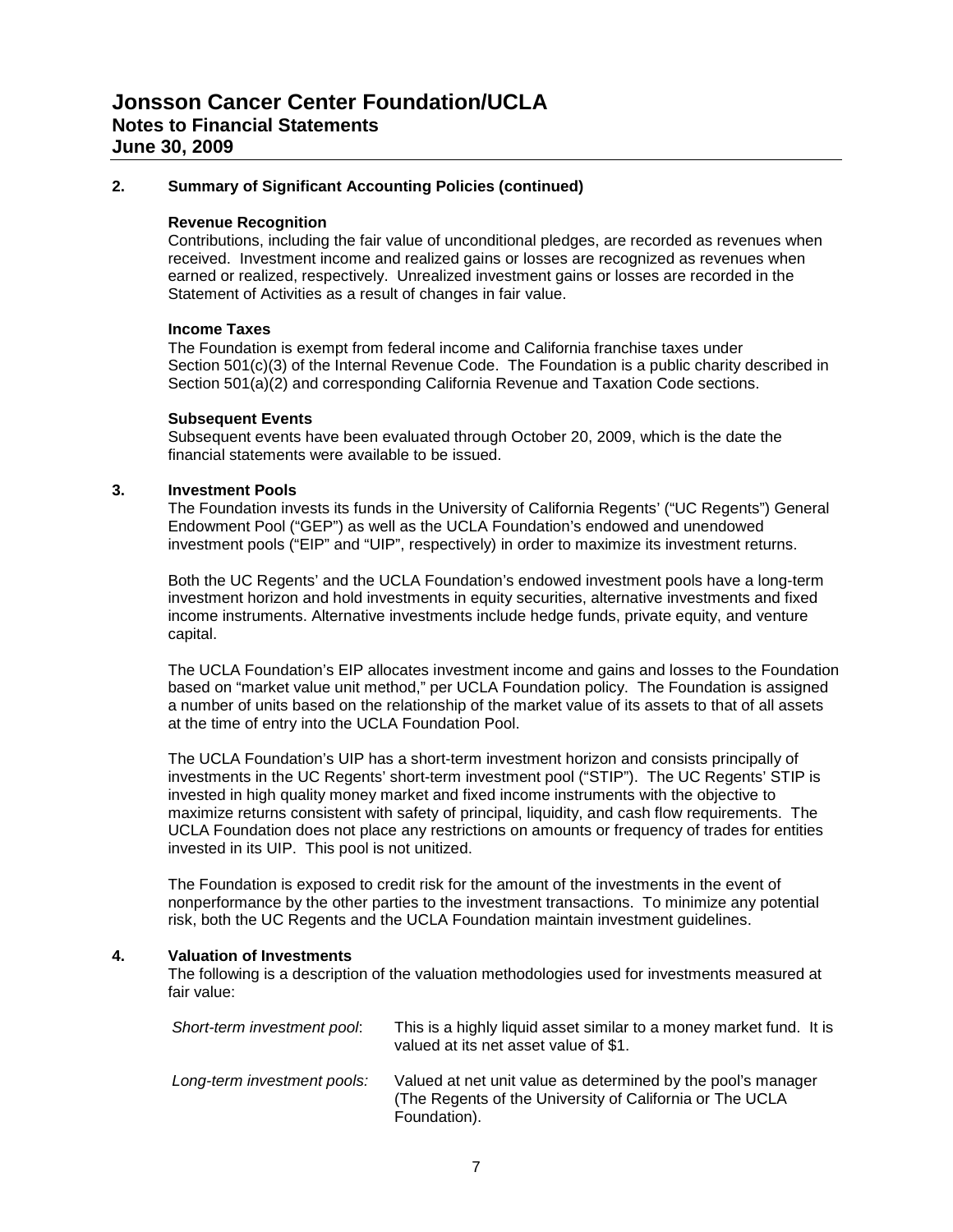# **4. Valuation of Investments (continued)**

The following table summarizes the valuation of The Foundation's investments by the SFAS 157 fair value hierarchy as of June 30, 2009:

| <b>Investments</b>        | Total        | Level 2     | Level 3     |
|---------------------------|--------------|-------------|-------------|
| The UCLA Foundation's UIP | \$4,989,114  | \$4,989,114 |             |
| The UC Regents' GEP       | 3.355.718    |             | 3,355,718   |
| The UCLA Foundation's EIP | 1.890.249    |             | 1.890.249   |
| Total                     | \$10,235,081 | \$4.989.114 | \$5,245,967 |

The following table summarizes the cost of The Foundation's investments as of June 30, 2009 and 2008, respectively:

| <b>Investments</b>        | 2009        | 2008        |
|---------------------------|-------------|-------------|
| The UCLA Foundation's UIP | \$4,989,114 | \$3,815,492 |
| The UC Regents' GEP       | 945.359     | 969.987     |
| The UCLA Foundation's EIP | 1.992.048   | 2,158,669   |
| Total                     | \$7,926,521 | \$6,944,148 |

The following table summarizes the Jonsson Cancer Center Foundation's level 3 investment reconciliation by the SFAS 157 standards as of June 30, 2009:

| <b>Investments</b>           | Total<br><b>Investments</b> | The UC<br><b>Regent's</b><br><b>GEP</b> | The UCLA<br><b>Foundation's</b><br>EIP |
|------------------------------|-----------------------------|-----------------------------------------|----------------------------------------|
| Balance at 6/30/2008         | \$6,870,095                 | \$4,323,029                             | \$2,547,066                            |
| Realized & unrealized losses | (1,552,200)                 | (895, 383)                              | (656, 817)                             |
| Sales proceeds               | (71,928)                    | (71, 928)                               |                                        |
| Balance at 6/30/2009         | \$5,245,967                 | \$3,355,718                             | \$1,890,249                            |

Total unrealized losses in level 3 assets that were included in earnings related to assets held at the reporting date are (\$1,432,879).

# **5. Contributions Receivable**

Contributions receivable includes the following at June 30, 2009:

| Less than one year<br>One to five years<br>Total | 570.938<br>\$.<br>412,500<br>983.438 |
|--------------------------------------------------|--------------------------------------|
| Less: Unamortized discount                       | (29,640)                             |
| Less: Allowance for uncollectible pledges        | 1,923)                               |